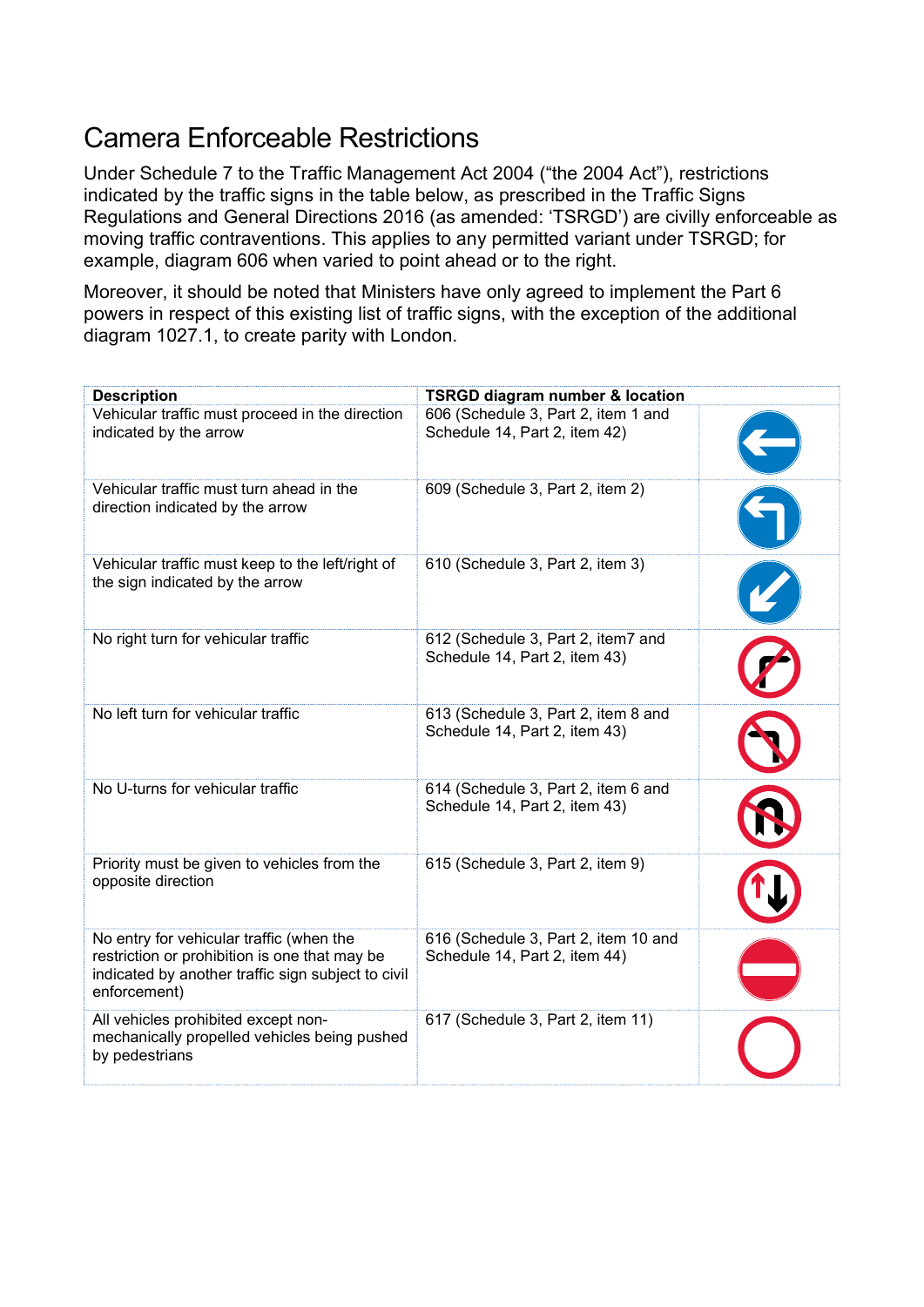| <b>Description</b>                                                                                        | <b>TSRGD diagram number &amp; location</b>                                                                                                         |                                                                                                                                   |
|-----------------------------------------------------------------------------------------------------------|----------------------------------------------------------------------------------------------------------------------------------------------------|-----------------------------------------------------------------------------------------------------------------------------------|
| Entry to and waiting in a pedestrian zone<br>restricted                                                   | 618.3B (Schedule 8, Part 2, item 1)                                                                                                                | <b>PEDESTRIAN</b><br><b>ZONE</b><br>No vehicles<br>Mon-Sat<br>10 am - 4 pm<br>Except 5<br>and for<br>loading by<br>At any<br>time |
| Entry to and waiting in a pedestrian and cycle<br>zone restricted                                         | 618.3C (Schedule 8, Part 2, item 2)                                                                                                                | <b>PEDESTRIAN</b><br>and CYCLE<br><b>ZONE</b><br>Mon-Sat<br>10 am - 4 pm<br>Except &<br>and for<br>loading by<br>At any<br>time   |
| Motor vehicles prohibited                                                                                 | 619 (Schedule 3, Part 2, item 12)                                                                                                                  |                                                                                                                                   |
| Motor vehicles except solo motor cycles<br>prohibited                                                     | 619.1 (Schedule 3, Part 2, item 18)                                                                                                                |                                                                                                                                   |
| Solo motorcycles prohibited                                                                               | 619.2 (Schedule 3, Part 2, item 20)                                                                                                                |                                                                                                                                   |
| Goods vehicles exceeding the maximum<br>gross weight indicated on the goods vehicle<br>symbol prohibited. | 622.1A (Schedule 3, Part 2, item 13)<br>(NOTE: moving traffic offences<br>covers environmental weight limits<br>only NOT structural weight limits) |                                                                                                                                   |
| One-way traffic                                                                                           | 652 (Schedule 9, Part 4, item 5)                                                                                                                   |                                                                                                                                   |
| <b>Buses prohibited</b>                                                                                   | 952 (Schedule 3, Part 2, item 17)                                                                                                                  |                                                                                                                                   |